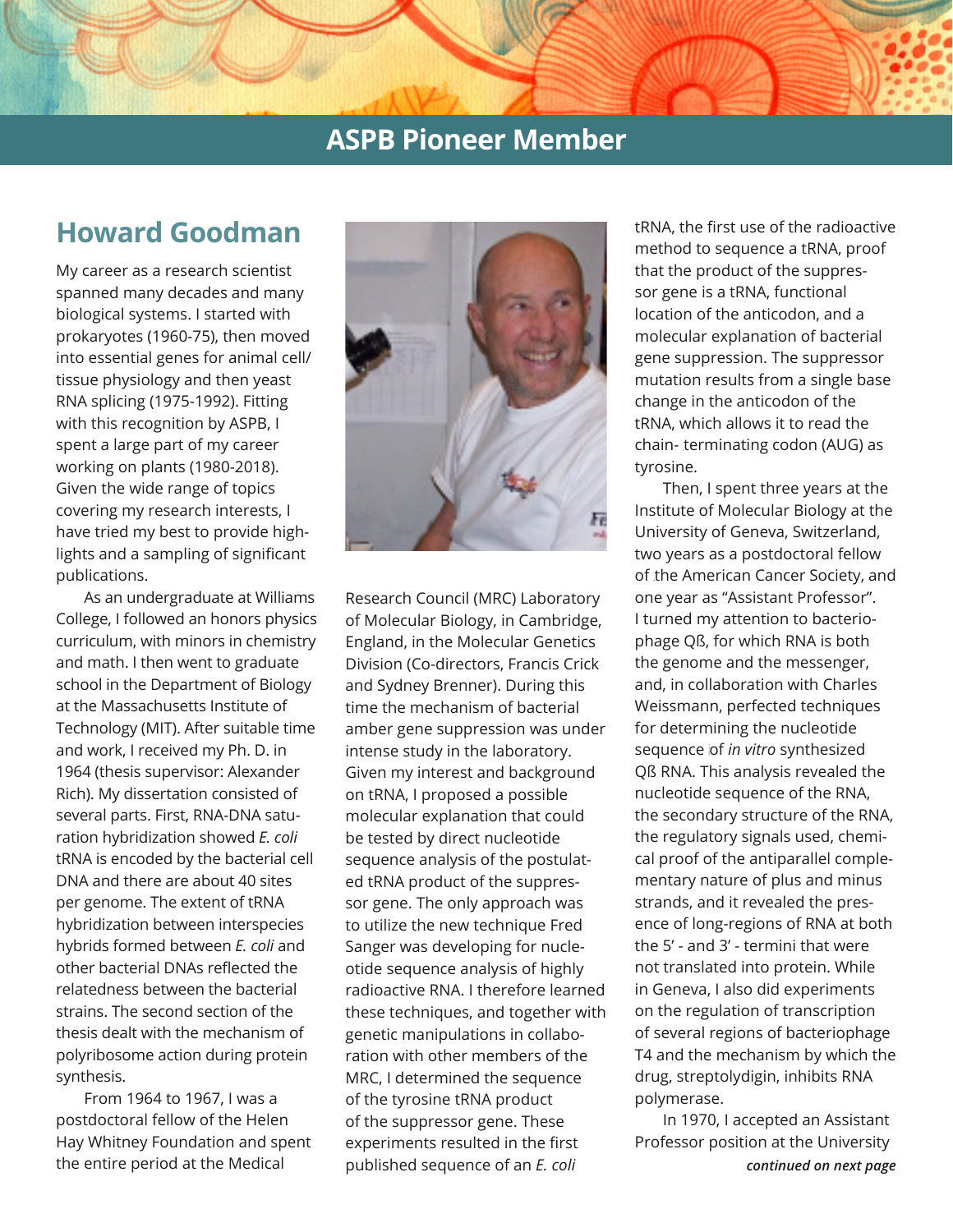### **Howard Goodman** *continued*

of California, San Francisco. I was promoted to Associate Professor in 1971 , and later to Professor in 1976. Although I continued some work on Qß RNA, my major interest shifted into two areas: structural analysis of tumor virus RNAs and the mechanism of action of bacterial restriction endonucleases and their use in the analysis of DNA genomes. For RNA tumor viruses, I collaborated with colleagues in Mike Bishop's lab to quantitate both "free" and 70S-associated RNA in virions of the Schmidt-Ruppin strain of avian sarcoma virus (ASV). We also investigated the initiation of DNA synthesis by the RNA-directed DNA polymerase (reverse transcriptase [RT]) associated with the virus, developed and validated three different procedures for the purification (from 70S RNA of ASV) of the primer for the RT enzyme, and showed that the primer is a tRNA. Finally, we determined conditions for reassociation between the low molecular weight RNAs and the high molecular weight subunits of ASV.

While in Geneva, I had started experiments on sequence analysis of the sites recognized in DNA by bacterial restriction endonucleases and methylases. My lab at UCSF went on to analyze the sites cleaved and/or methylated by several enzymes. The EcoRI host restriction-modification system was investigated in detail and provided important information about protein-DNA recognition interactions. We used these enzymes to

analyze the structure of small viral genomes, such as SV40. The most exciting use of these enzymes was the development of methods to isolate large amounts of pure DNA from regions of high molecular weight eukaryotic genomes to use for *in vitro* recombination with plasmid DNA after digestion with an appropriate restriction endonuclease. Application of this "molecular cloning" technique provided an important tool for studying various biological questions.

A very significant area of my research interests began in 1977 and involved the systematic exploitation and refinement of cloning techniques developed earlier, to permit analysis of the structure and function of essential mammalian genes that direct the production of human hormones, most notably including insulin, growth hormone, and related polypeptides. Cloning these genes was immensely challenging and resulted from a coalescence of postdoctoral talents and breakthrough technologies that allowed cloning by first isolating mRNA from tissues and creating a cDNA intermediate by reverse transcription. Isolation of sufficient insulin-specific mRNA from the pancreas, which produces more RNAse than other mammalian tissues, or growth hormone mRNA from the tiny pituitary gland embedded in brain tissues, involved developing new techniques for successful mRNA extraction.

In 1977, a brief sabbatical in Ben Hall's lab at the University of Washington in Seattle allowed me, in collaboration with Maynard Olson, to clone the gene for a tyrosine tRNA from yeast. The impetus for this relatively simple cloning was to determine the molecular basis of the yeast tyrosine-inserting ochre suppressor, *SUP4*-*o*. After returning to UCSF, my lab demonstrated the tyrosine tRNA itself is transcribed as a precursor RNA containing an intron, and subsequently processed into mature tRNA. Déjà vu, these latter studies allowed me to revisit my long-term interest in tRNAs from my graduate and postdoctoral studies. Of course, introns are now a known and common feature of most eukaryotic mRNAs, but back in 1978 this was just beginning to become evident.

While still at UCSF, my group initiated a collaboration with the labs of Marc Van Montagu and Jeff Schell at the University of Gent in Belgium. Given my lab's expertise on molecular cloning and following on the tails of our interest in (animal) tumor biology, we embarked on cloning the plant "tumor" DNA that resulted from genetic transformation by the soil pathogen, *Agrobacterium tumefaciens.* In particular, we cloned the integration sites of the Agrobacterium-transferred DNA (T-DNA). These studies revealed there are precise sequences, the so-called T-DNA borders, that delimit the ends of the T-DNA element. These studies served as a foundation for the use of Agrobacterium T-DNA as a vector for plant genetic engineering, and my initiation into the field of plant biology.

*continued on next page*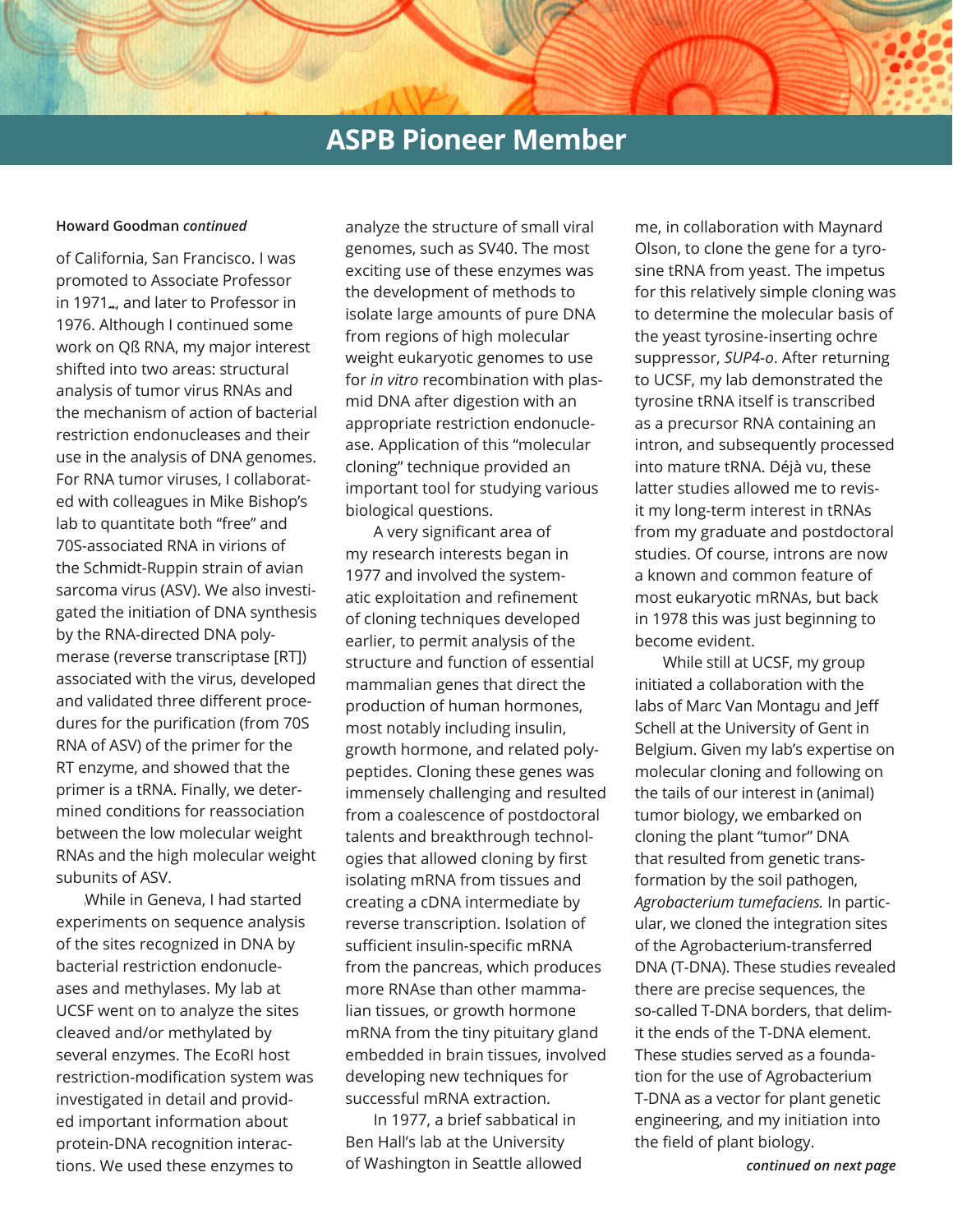#### **Howard Goodman** *continued*

In 1981, I moved my lab to Massachusetts General Hospital (MGH) and the Harvard Medical School and established the Department of Molecular Biology at MGH, where I struck a firstof-its-kind agreement with the pharmaceutical company, Hoechst AG, to fund establishment of the Department. This arrangement was unique in several ways, including the relationship we established with the Department of Genetics at Harvard Medical School. My own research began to focus more on aspects of plant biology, although we continued to do animal research until about 1991. Several studies were continued on the structure and evolution of the human growth hormone and insulin gene families, as well as more diverse work on the mumps virus fusion protein and attempts to develop a model gene therapy system.

Our plant biology effort was also rather eclectic, but at its core were gene structure and function studies. These included pathogenesisrelated proteins, nodulespecific genes in alfalfa symbiotic root nodules, nuclear genes encoding chloroplast and cytosolic glyceraldehyde3phosphate dehydrogenase, nitrate reductase, 1aminocyclopropane1 carboxylic acid synthase, and glutamine synthetase. The cloning of some of these genes required, in collaboration with others, the development of some new techniques such as isolation of the *Arabidopsis thaliana ABI3* gene by positional cloning

and the *Arabidopsis* GA1 locus by genomic subtraction. But perhaps our most significant contributions during this period involved the early development of methods for analysis of the *Arabidopsis* genome*.*  This included an integrated genetic/RFLP map, an early version of a database (AAtDB), mapping of YAC clones, and construction of an ~2Mb contig in the region around 80 cM of *Arabidopsis* thaliana chromosome 2. These early studies helped facilitate the sequencing of chromosome 2 and eventually the entire genome by others.

Following retirement from MGH (2004), I moved to California and joined the lab of Pat Zambryski at UC Berkeley (2005-2018), where I embarked on an entirely new (to me) area of research, the study of intercellular communication via cell wall spanning plasmodesmata (PD) channels. I specifically studied embryo defective mutant lines of *Arabidopsis* that exhibited either increased or decreased cell-to-cell movement via PD. These lines were generated by chemical mutagenesis that produced single nucleotide alterations, making identification of their affected genes challenging, necessitating the creation of genetic "mapping" populations, determination of linked single-nucleotide polymorphisms, and finally genome sequencing. All the mutations proved to be in essential genes in a diversity of critical cellular processes and are currently under study by former postdocs of the Zambryski lab.

Obviously, none of this would have been possible without the

wonderful postdocs, students, and collaborations I have had the honor to work with over my career.

Among my significant publications (251) are the following:

**Goodman HM, Rich A. Formation of a** DNAsoluble RNA hybrid and its relation to the origin, evolution, and degeneracy of soluble RNA. Proc Natl Acad Sci USA 1962; 48:21012109.

**Goodman HM, Rich A.** Mechanism of polyribosome action during protein synthesis. Nature 1963; 199:318322.

**Goodman HM, Abelson J, Landy A, Brenner S, Smith JD.** Amber suppression: a nucleotide change in the anticodon of a tyrosine transfer RNA. Nature l968; 2l7:l0l9l024.

**Goodman HM, Billeter MA, Hindley J, Weissmann C.** The nucleotide sequence at the 5'terminus of the Qß RNA minus strand. Proc Natl Acad Sci USA 1970; 67:921928.

**Faras AJ, Dahlberg JE, Sawyer RC, Harada F, Taylor JM, Levinson WE, Bishop JM, Goodman HM.** Transcription of DNA from the 70S RNA of Rous sarcoma virus: II. Structure of a 4S RNA primer. J Virol l974; l3:ll34ll42.

**Morrow JF, Cohen SN, Chang ACY, Boyer HW, Goodman HM, Helling RB.**  Replication and transcription of eukaryotic DNA in *Escherichia coli.* Proc Natl Acad Sci USA l974; 7l:l743l747.

**Dugaiczyk A, Boyer HW, Goodman HM.**  Ligation of EcoRI endonuclease generated DNA fragments into linear and circular structures. J Mol Biol l975; 96:l7ll84.

**Ullrich A, Shine J, Chirgwin J, Pictet R, Tischer E, Rutter WJ, Goodman HM.** Rat insulin genes: construction of plasmids containing the coding sequences. Science l977; l96:l3l3l3l9.

**Seeburg PH, Shine J, Martial JA, Baxter JD, Goodman HM.** Nucleotide sequence